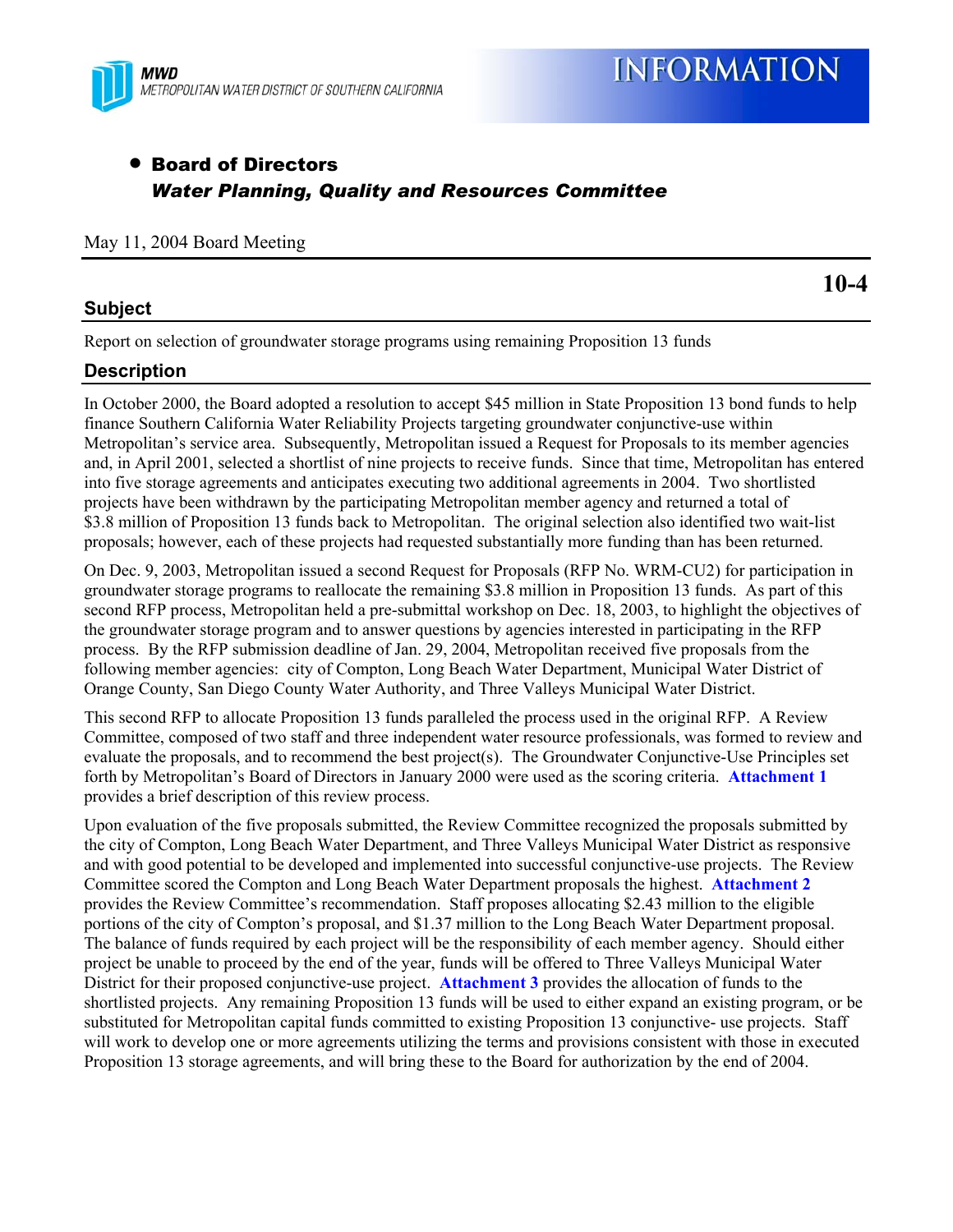# **Policy**

By Minute Item 43860, dated Jan. 11, 2000, the Board approved strategies for implementing Groundwater Storage Programs within Metropolitan's service area.

By Minute Item 44210, dated Oct. 17, 2000, the Board adopted Resolution 8706 to accept the grant for funds from Proposition 13.

# **Fiscal Impact**

There is no fiscal impact to Metropolitan reallocating Proposition 13 grant funds. Failure to reallocate these funds would result in a loss of benefits for Metropolitan and the Southern California region.

ttephen M. Arabauce 4/12/2004 *Stephen N. Arakawa Date* 

*Manager, Water Resource Management* 

4/20/2004  $\sim$ *Ronald R. Gastelum Date* 

*Chief Executive Officer* 

**Attachment 1 – Brief Description of the Proposition 13 RFP Process Attachment 2 – Review Committee Recommendation** 

**Attachment 3 – Allocation of Funds To Shortlisted Projects** 

BLA #2787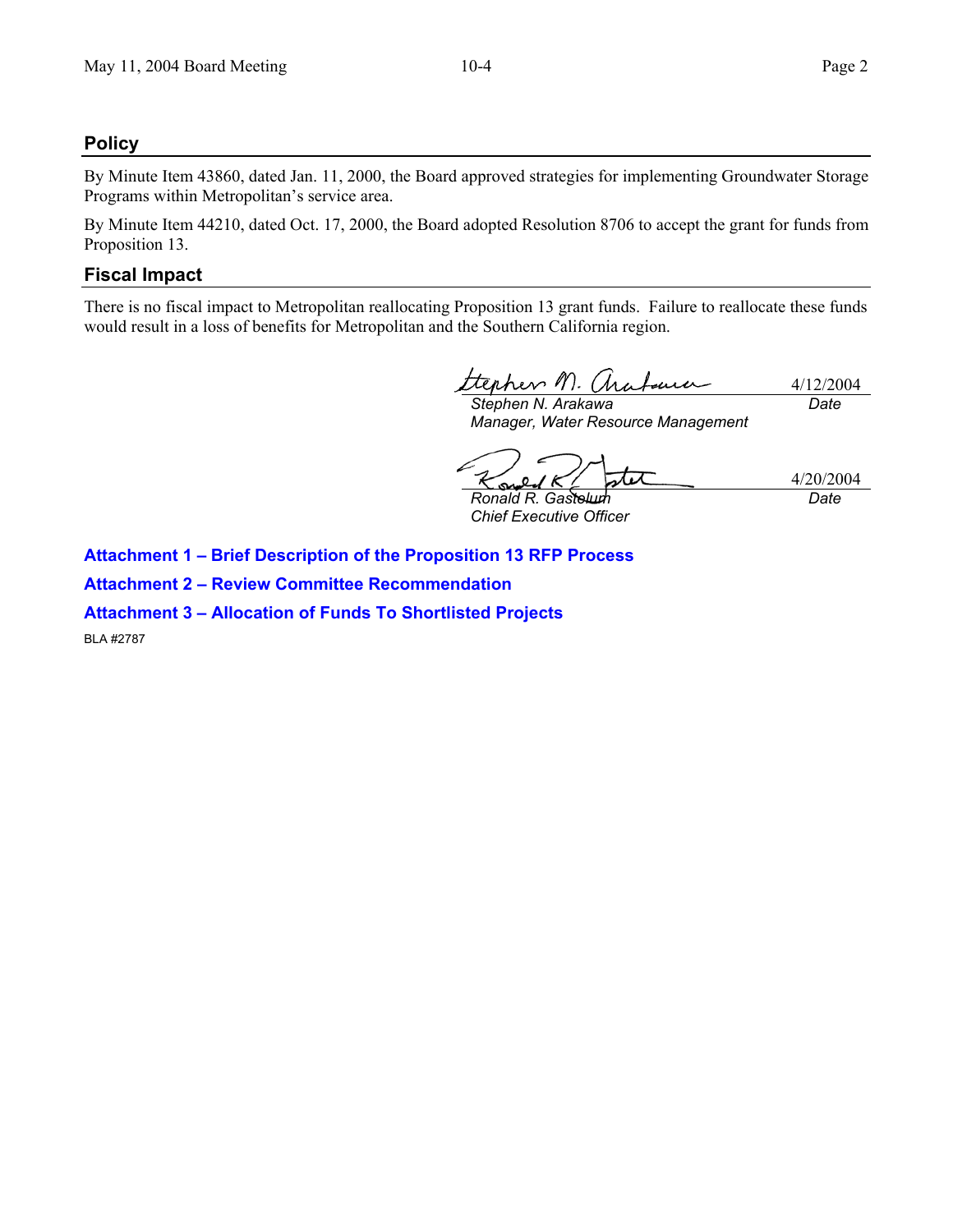### **Brief Description of the Proposition 13 RFP Process**

#### **I. Background**

In March 2000, 65 percent of California voters approved Proposition 13, authorizing the state of California to sell \$1.97 billion in general obligation bonds for water-related projects throughout the state. The Governor's Annual Budget Act, released in May 2000, appropriated to the Department of Water Resources (DWR) local assistance grant funds from Proposition 13. In June 2000, the Senate and Assembly approved a budget bill for fiscal year 2000/01. Allocated in this budget was \$69 million to help finance Metropolitan's groundwater conjunctive-use projects, water quality exchanges, and desalination research and innovation partnerships. Of the \$69 million allocated to Metropolitan, \$45 million was designated for Southern California Water Reliability Projects targeting groundwater conjunctive-use projects within Metropolitan's service area. These conjunctive-use projects will improve the water supply reliability for the entire region by creating additional dry-year supply.

In January 1996, Metropolitan's Board of Directors approved the Integrated Water Resources Plan (IRP) that forms the framework for meeting demands within the service area out to the year 2020. The IRP identified groundwater storage as a cost-effective way to meet projected dry-year demands, and Metropolitan is committed to developing groundwater storage projects within its service area. The 1996 IRP identified the need for 200,000 AF per year of dry-year yield from in-region groundwater storage by 2000, 275,000 AF per year by 2010, and 300,000 AF per year by 2020. The IRP Update presently under review maintains these targets for in-basin groundwater storage to provide dry-year water supplies. Groundwater storage projects funded by the Proposition 13 funds for groundwater storage are addressing the 2010 IRP target.

In January 2000, Metropolitan's Board adopted principles to guide the development of groundwater storage within Metropolitan's service area. These principles are: Regional Benefit, Partnership, Address Local Needs, No Negative Water Supply or Water Quality Impact, Financial Integrity, Phased Approach and Shared Risk.

In November 2000, Metropolitan advertised to its member agencies a Request for Proposal for Participation in Groundwater Storage Programs Using Proposition 13 Funds. The RFP was designed to promote an objective process for distributing the \$45 million. In April 2001, Metropolitan's Board approved nine short-listed projects to receive funds. Since that time, Metropolitan has entered five storage agreements and anticipates executing two additional agreements in 2004. Two short-listed projects have withdrawn by the participating Metropolitan member agency. The withdrawal of these programs allows for the reallocation of funds to other projects. Although the original selection identified two wait-list projects, each of these had requested substantially more funding than what has been returned.

As a result, a second RFP was issued to the member agencies on December 9, 2003 to reallocate \$3.8 million of the Proposition 13 funds. Proposals were due to Metropolitan by January 29, 2004. Five proposals were received under the second RFP. The city of Compton, Long Beach Water Department, Municipal Water District of Orange County, San Diego County Water Authority, and Three Valleys Municipal Water District each submitted a proposal.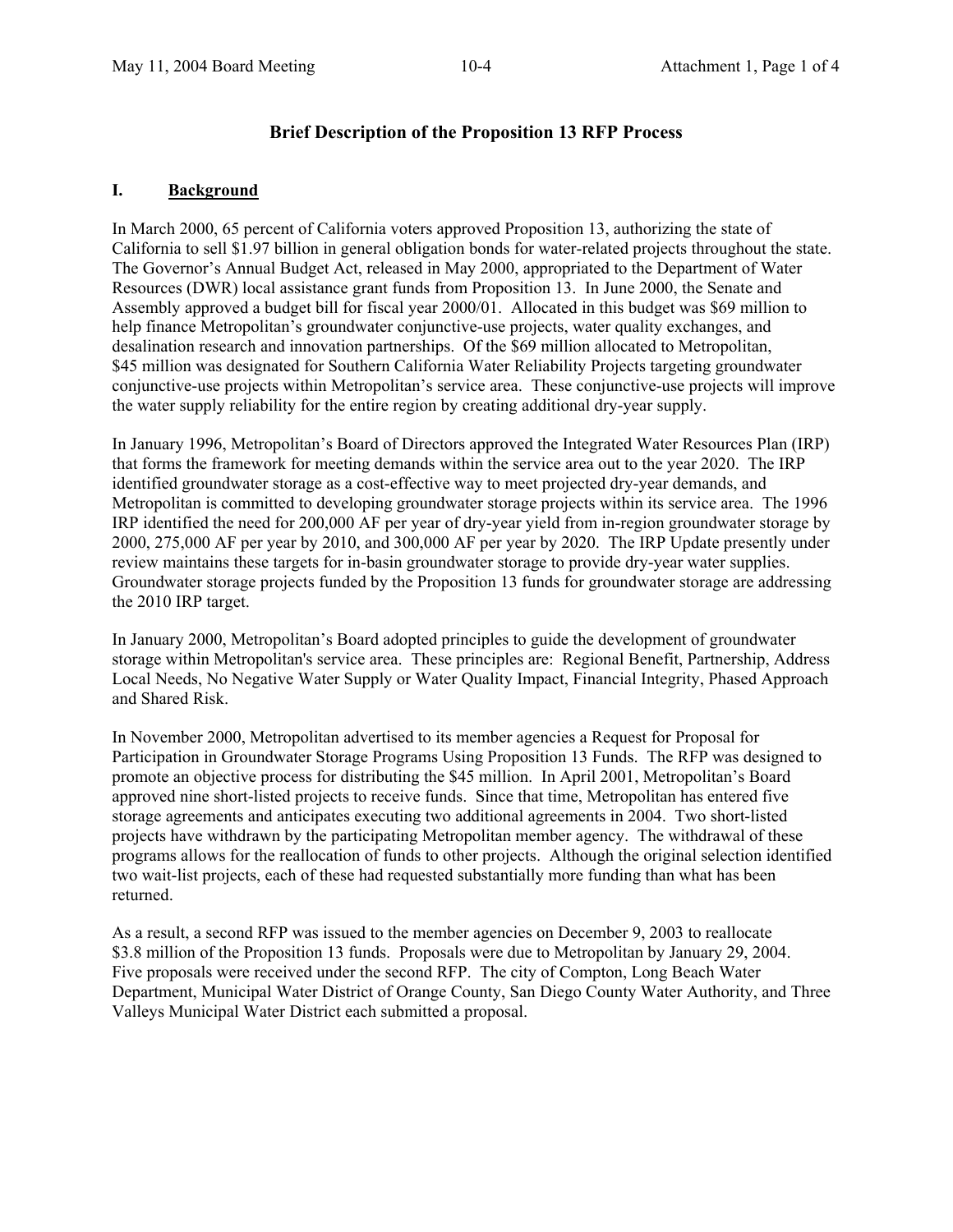| Table 1                   |                                                             |                       |                  |  |  |  |
|---------------------------|-------------------------------------------------------------|-----------------------|------------------|--|--|--|
| <b>Proposals Received</b> |                                                             | <b>Dry-Year Yield</b> | <b>Requested</b> |  |  |  |
|                           |                                                             | (AF/year)             | Prop. 13 Funds   |  |  |  |
|                           |                                                             |                       | $(\$\)$          |  |  |  |
| Project Name:             | Compton Conjunctive-Use<br>Program                          | 1,090                 | \$3,428,900      |  |  |  |
| Submitting Agency:        | City of Compton                                             |                       |                  |  |  |  |
| Sponsoring Agency:        | City of Compton                                             |                       |                  |  |  |  |
| Project Name:             | Long Beach Conjunctive-Use<br>Program Expansion in Lakewood | 1,200                 | \$3,100,000      |  |  |  |
| Submitting Agency:        | Long Beach Water Department                                 |                       |                  |  |  |  |
| Sponsoring Agency:        | Long Beach Water Department                                 |                       |                  |  |  |  |
| Project Name:             | Orange County Conjunctive-Use<br>Program Expansion          | 2,500                 | \$3,800,000      |  |  |  |
| Submitting Agency:        | Orange County Water District                                |                       |                  |  |  |  |
| Sponsoring Agency:        | Municipal Water District of<br><b>Orange County</b>         |                       |                  |  |  |  |
| Project Name:             | San Pasqual Valley<br>Conjunctive-Use Program               | 15,000                | 3,800,000        |  |  |  |
| Submitting Agency:        | City of San Diego                                           |                       |                  |  |  |  |
| Sponsoring Agency:        | San Diego County Water<br>Authority                         |                       |                  |  |  |  |
| Project Name:             | <b>Upper Claremont Heights</b><br>Conjunctive-Use Program   | 1,000                 | \$1,228,375      |  |  |  |
| Submitting Agency:        | Three Valleys MWD                                           |                       |                  |  |  |  |
| Sponsoring Agency:        | Three Valleys MWD                                           |                       |                  |  |  |  |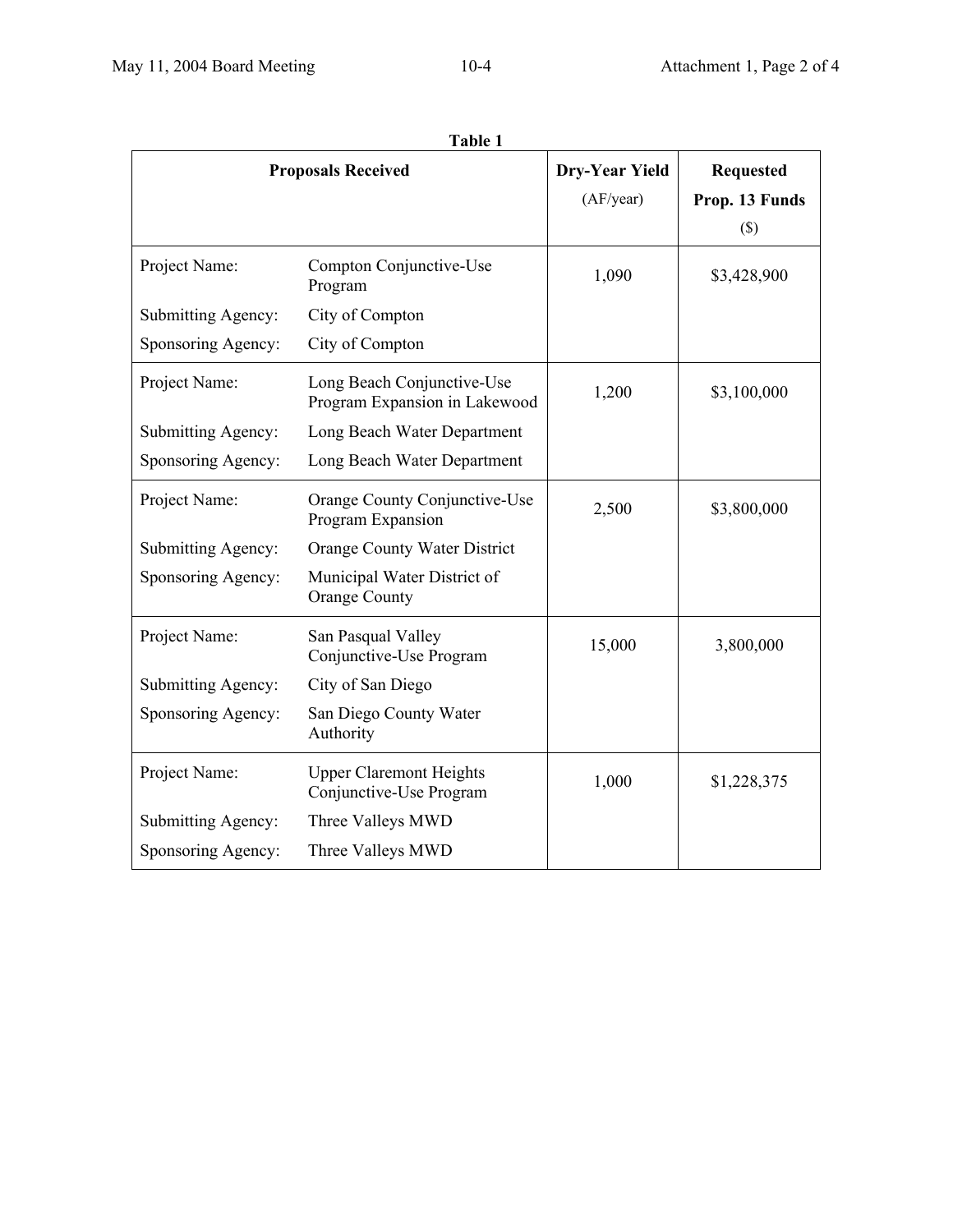### **II. The RFP Process**

For the RFP, agencies were required to submit proposals that conformed to a required format and contain specified project information. The format/content requirements were specified in RFP No. WRM-CU2. In addition, the submitting agencies were required to obtain sponsorship from their respective Metropolitan member agency to ensure that the projects submitted were developed within Metropolitan's service area. All proposals were required to conform to state of California and Metropolitan audit requirements.

### **III. Selection Process**

The Review Committee was comprised of five people, including two members of Metropolitan's staff and three independent water resource professionals (consultants). Metropolitan staff in the Review Committee included Anatole Falagan (Assistant Group Manager, Water Resource Management) and Kathleen Kunysz (Program Manager, Water Resource Management). The three consultants, Robert Potter, Neil Cline and John T. Scheliga, Jr., participated in the first RFP process and were invited back to provide additional statewide, local and technical perspective to the evaluation of the proposals, and apply their experience from the earlier selection process.

Robert Potter worked for DWR for 41 years, where he was appointed to four terms as DWR Deputy Director. While at DWR, Mr. Potter served as chairman of the San Joaquin River Management Program Council from 1990 to 1998, member of the Delta Protection Commission from 1992 to 1998, represented DWR on CALFED Policy Group from 1994 to 1998, managed the DWR emergency drought bank in 1991 and was District Chief of DWR's Southern District from 1985 to 1986.

Neil Cline has 44 years of experience in water resource management, planning and construction. He served as General Manager of the Santa Ana River Watershed Project Authority from 1990 to 1998 and as an elected director to the Coastal Municipal Water District from 1991 to 1998. Mr. Cline also served as Secretary Manager of the Orange County Water District from 1967 to 1986.

John T. Scheliga, Jr., has a 45-year professional experience as consultant in the field of water resources. From 1963 to 1992, Mr. Scheliga worked with various water resources consulting companies, including more than 10 years of professional experience devoted to international activities in Asia, Africa and South America as a consultant to the USAID, Asian Development Bank, Organization of American States, World Bank and various national governments. He was also Director of Engineering and Facilities with Rancho California Water District from 1979 to 1980.

The Review Committee evaluated the proposals using a set of basic criteria specified in the RFP as well as the scoring criteria provided below to rank project proposals. The basic criteria were used to ensure eligibility of selected proposal(s) and ability to fully utilize the Proposition 13 funds before they sunset in early 2009. The scoring criteria were based on Metropolitan's board-adopted principles for groundwater storage projects. Projects that scored zero in any of the categories listed below were disqualified.

#### Basic Criteria

- 1. Project includes substantive new facilities to be used for conjunctive-use, and which are not under construction or part of an existing design-build contract.
- 2. Proposed project can be fully implemented with \$3.8 million or less of Proposition 13 funds, or includes firm commitment of other funds sufficient to fully fund the proposed project.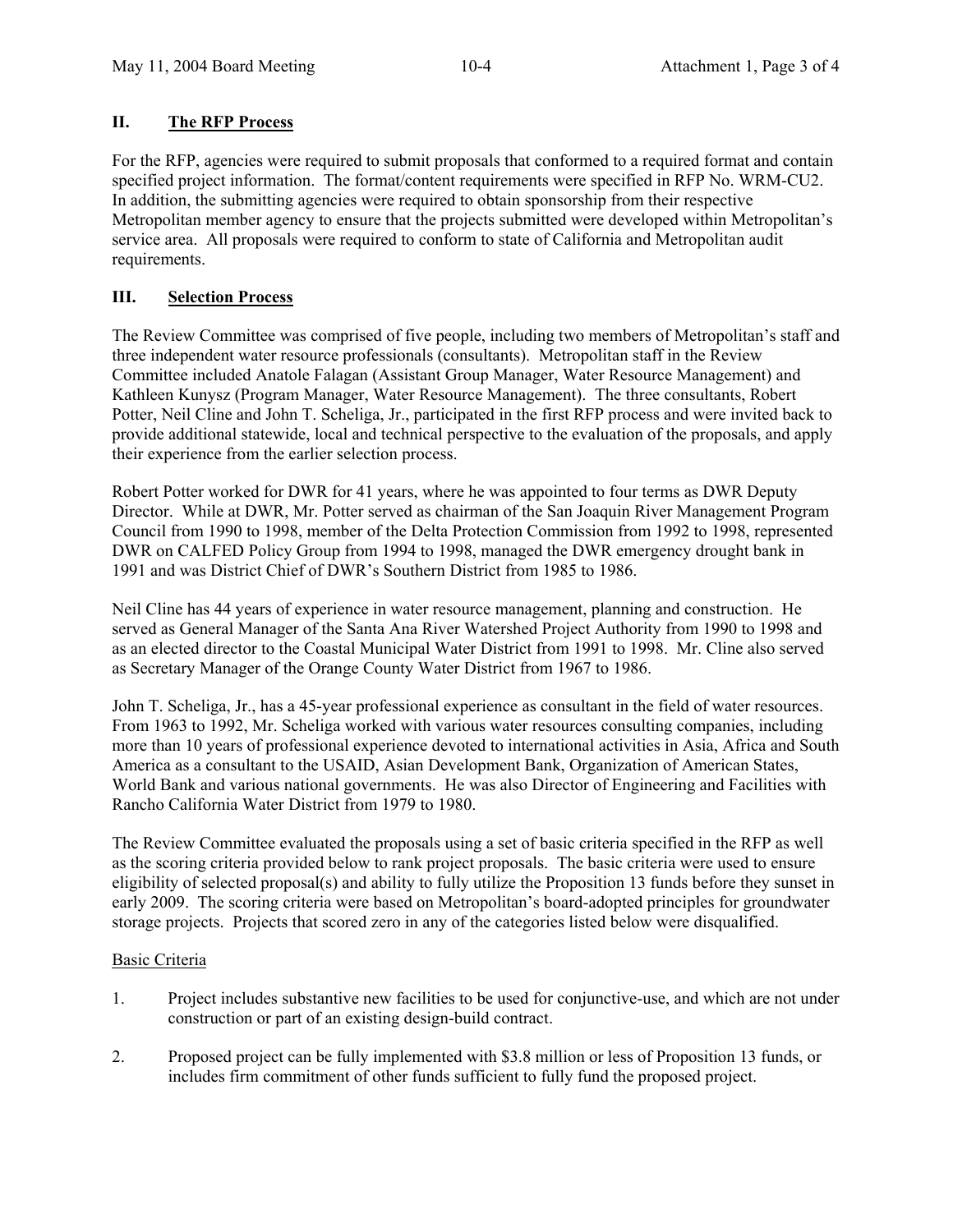- 3. Proposal demonstrates that project can be approved, designed, fully constructed and operational no later than September 30, 2008.
- 4. Project will provide for groundwater storage of Metropolitan supplies and can produce those supplies for dry-year yield upon call by Metropolitan.

#### Scoring Criteria

| 1. | <b>Regional Benefit</b>                       | $(0-20 \text{ points})$ |
|----|-----------------------------------------------|-------------------------|
| 2. | Partnership (Local Support)                   | $(0-15 \text{ points})$ |
|    | 3. Address Local Needs                        | $(0-15 \text{ points})$ |
|    | 4. Water Quality or Supply Impacts            | $(0-15 \text{ points})$ |
|    | 5. Protect Metropolitan's Financial Integrity | $(0-15 \text{ points})$ |
|    | 6. Meets Overlying Demand                     | $(0-5$ points)          |
| 7. | <b>Shared Risk</b>                            | $(0-15 \text{ points})$ |
|    |                                               |                         |

#### **Maximum Score: 100 points**

Metropolitan will develop conjunctive-use project agreements with the different sponsoring member agencies and various local proponents for each of the proposals recommended consistent with the provisions of previously executed Proposition 13 storage agreements. Upon completion and approval of environmental documentation by the project sponsor's governing body, per the California Environmental Quality Act, each project agreement will be forwarded to Metropolitan's Board for consideration. If approved by Metropolitan's Board, the agreement would be executed. Projects will be eligible to receive funding assistance only if an agreement for a groundwater storage project with Metropolitan is executed. Metropolitan will execute the agreement only after all other parties have signed. Program funds will be disbursed to the projects on a reimbursable basis.

All groundwater storage agreements will include performance targets. Targets allow Metropolitan to adjust or withdraw financial commitments to projects that fail to meet proposed development and production commitments. In the event that any of the shortlisted proposals fail to meet any of the milestone targets and deadline requirements, Metropolitan will finalize agreement terms with the project on the waiting list.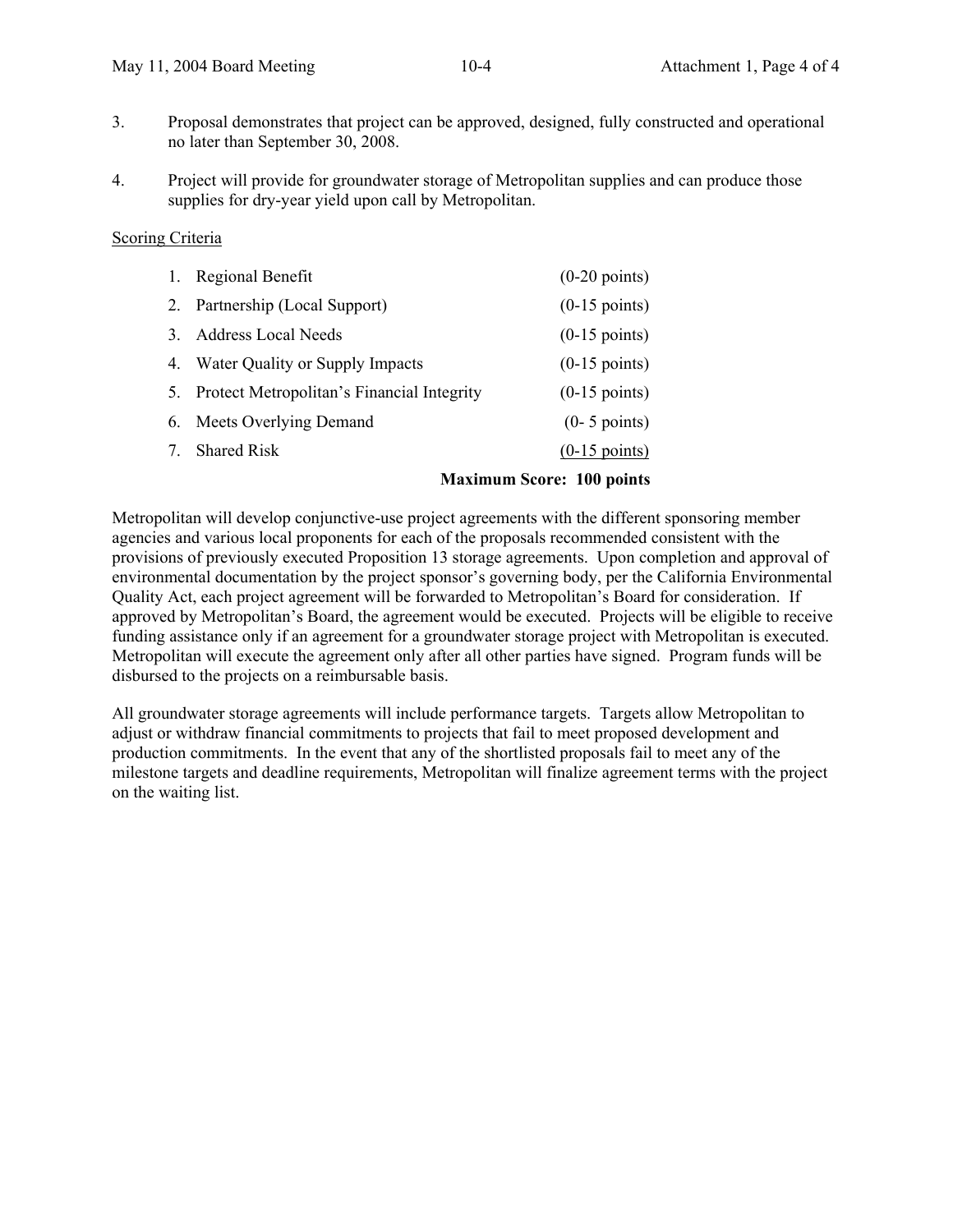# **Review Committee Recommendation**

The RFP No. WRM-CU2 Review Committee is comprised of five people that include three water resource professionals (consultants) and two members of Metropolitan's staff. The Review Committee used the scoring criteria provided below to rank project proposals. These scoring categories are based on Metropolitan's board-adopted principles for groundwater storage projects.

| 1. | Regional Benefit                           | $(0-20 \text{ points})$          |
|----|--------------------------------------------|----------------------------------|
|    | 2. Partnership (Local Support)             | $(0-15 \text{ points})$          |
| 3  | <b>Address Local Needs</b>                 | $(0-15 \text{ points})$          |
| 4. | Water Quality or Supply Impacts            | $(0-15 \text{ points})$          |
| 5. | Protect Metropolitan's Financial Integrity | $(0-15 \text{ points})$          |
|    | 6. Meets Overlying Demand                  | $(0-5$ points)                   |
| 7  | <b>Shared Risk</b>                         | $(0-15 \text{ points})$          |
|    |                                            | <b>Maximum Score: 100 points</b> |

After thorough evaluation and review, the Review Committee identified three responsive projects that have the highest potential to be implemented prior to September 30, 2008. The Review Committee is pleased to recommend the following proposals to be included in the shortlist for funding using Proposition 13: city of Compton, Long Beach Water Department, and Three Valleys Municipal Water District. The Review Committee believes that these proposals are all potentially viable and present valuable opportunities for successful conjunctive-use projects consistent with Metropolitan's board-adopted principles. This recommendation reflects the collective findings of the Review Committee.

The undersigned members of the Review Committee for RFP No. WRM-CU2 unanimously agree with the findings, recommendations and conclusions presented above and respectfully submit this recommendation to the Metropolitan Board of Directors.

Robert Potter

Robert Potter, P.E. Consultant

Neil Cline, Geologist Consultant

f. Scheliga, Jr., R.G., C.E.G. Consultant

 B. Anatole Falagan, P.E. Assistant Group Manager

Kathleen M. Kunysz

Program Manager